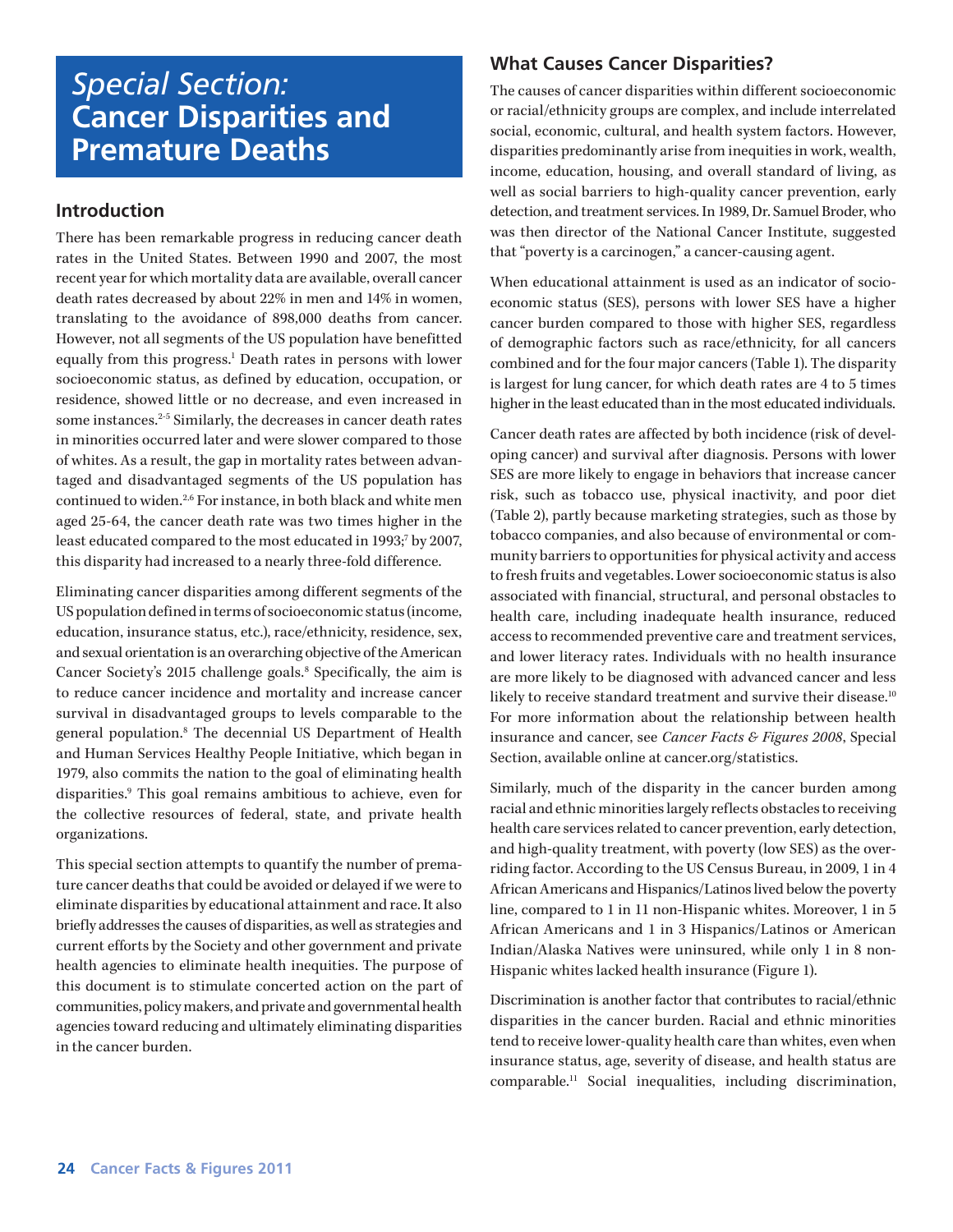|                                    | All Races           | African American<br>Non-Hispanic | Non-Hispanic<br>White | Hispanic            | All Races               | African American<br>Non-Hispanic | Non-Hispanic<br>White | Hispanic            |
|------------------------------------|---------------------|----------------------------------|-----------------------|---------------------|-------------------------|----------------------------------|-----------------------|---------------------|
| All sites                          |                     |                                  |                       |                     |                         |                                  |                       |                     |
| All education levels               | 104.36              | 170.43                           | 101.68                | 51.00               | 90.75                   | 126.43                           | 89.42                 | 54.03               |
| $\epsilon$ = 12 years of education | 147.85              | 216.48                           | 148.79                | 52.80               | 119.38                  | 145.38                           | 123.96                | 55.99               |
| 13-15 years of education           | 72.67               | 101.67                           | 71.33                 | 45.71               | 69.07                   | 105.88                           | 66.24                 | 35.84               |
| $>$ = 16 years of education        | 55.92               | 76.90                            | 56.48                 | 37.05               | 59.13                   | 86.18                            | 57.79                 | 58.68               |
| RR (95% CI)                        | $2.64(2.53 - 2.76)$ | $2.82(2.40 - 3.30)$              | $2.63(2.52 - 2.76)$   | $1.43(1.06 - 1.92)$ | $2.02(1.94 - 2.10)$     | $(0.69(1.49 - 1.90))$            | $2.15(2.05 - 2.25)$   | $0.95(0.69 - 1.32)$ |
| Absolute difference                | 91.94               | 139.58                           | 92.32                 | 15.75               | 60.25                   | 59.20                            | 66.17                 | $-2.68$             |
| Lung                               |                     |                                  |                       |                     |                         |                                  |                       |                     |
| All education levels               | 32.19               | 53.98                            | 31.74                 | 9.23                | 22.38                   | 26.04                            | 23.36                 | 5.39                |
| $\epsilon$ = 12 years of education | 51.63               | 73.01                            | 53.49                 | 9.40                | 33.86                   | 33.20                            | 37.71                 | 5.43                |
| 13-15 years of education           | 20.54               | 28.26                            | 20.48                 | 6.85                | 15.28                   | 20.22                            | 15.29                 | 4.42                |
| $>$ = 16 years of education        | 10.35               | 17.64                            | 10.18                 | 8.61                | 8.77                    | 11.96                            | 8.62                  | 6.48                |
| RR (95% CI)                        | $4.99(4.65 - 5.34)$ | $4.14(3.27 - 5.24)$              | $5.26(4.88 - 5.67)$   | $1.09(0.66 - 1.82)$ | $(3.58 - 4.17)$<br>3.86 | $2.78(2.22 - 3.48)$              | $4.38(4.02 - 4.76)$   | $0.84(0.38 - 1.83)$ |
| Absolute difference                | 41.28               | 55.37                            | 43.31                 | 0.79                | 25.09                   | 21.24                            | 29.09                 | $-1.05$             |
| Colorectal                         |                     |                                  |                       |                     |                         |                                  |                       |                     |
| All education levels               | 10.10               | 19.00                            | 9.43                  | 5.52                | 7.38                    | 12.58                            | 6.95                  | 5.03                |
| $\epsilon$ = 12 years of education | 13.59               | 22.45                            | 13.18                 | 5.34                | 9.75                    | 13.97                            | 9.74                  | 5.11                |
| 13-15 years of education           | 7.41                | 13.46                            | 6.74                  | 6.30                | 5.65                    | 9.87                             | 5.23                  | 3.26                |
| $>$ = 16 years of education        | 6.22                | 10.37                            | 6.05                  | 3.80                | 4.73                    | 9.81                             | 4.43                  | 4.60                |
| RR (95% CI)                        | $2.18(2.00 - 2.39)$ | $2.17(1.663 - 2.87)$             | $2.18(1.97 - 2.41)$   | $1.41(0.67 - 2.96)$ | $2.06(1.86 - 2.29)$     | $1.42(1.11 - 1.83)$              | $2.20(1.95 - 2.48)$   | $1.11(0.47 - 2.60)$ |
| Absolute difference                | 7.37                | 12.08                            | 7.13                  | 1.54                | 5.02                    | 4.16                             | 5.31                  | 0.51                |
| Prostate                           |                     |                                  |                       |                     |                         |                                  |                       |                     |
| All education levels               | 2.88                | 7.93                             | 2.46                  | 1.40                |                         |                                  |                       |                     |
| $\epsilon$ = 12 years of education | 3.61                | 9.03                             | 3.04                  | 1.33                |                         |                                  |                       |                     |
| 13-15 years of education           | 2.16                | 5.51                             | 1.81                  | 1.85                |                         | $\leq$                           |                       |                     |
| >= 16 years of education           | 2.17                | 5.99                             | 2.05                  | 0.82                |                         |                                  |                       |                     |
| RR (95% CI)                        | $1.66(1.44 - 1.93)$ | নি<br>$1.51(1.03 - 2.2)$         | $1.48(1.25 - 1.75)$   | $1.61(0.36 - 7.20)$ |                         |                                  |                       |                     |
| Absolute difference                | 1.44                | 3.04                             | 0.99                  | 0.51                |                         |                                  |                       |                     |
| <b>Breast</b>                      |                     |                                  |                       |                     |                         |                                  |                       |                     |
| All education levels               |                     |                                  |                       |                     | 19.34                   | 32.44                            | 18.14                 | 11.94               |
| $\epsilon$ = 12 years of education |                     |                                  |                       |                     | 22.12                   | 33.53                            | 21.41                 | 11.93               |
| 13-15 years of education           |                     | $\leq$                           |                       |                     | 16.23                   | 31.17                            | 14.60                 | 7.97                |
| $>$ = 16 years of education        |                     |                                  |                       |                     | 16.51                   | 27.44                            | 15.76                 | 18.46               |
| RR (95% CI)                        |                     |                                  |                       |                     | $1.34(1.26 - 1.43)$     | $1.22(1.03 - 1.44)$              | $1.36(1.26 - 1.46)$   | $0.65(0.41 - 1.03)$ |
| Absolute difference                |                     |                                  |                       |                     | 5.60                    | 6.09                             | 5.64                  | $-6.52$             |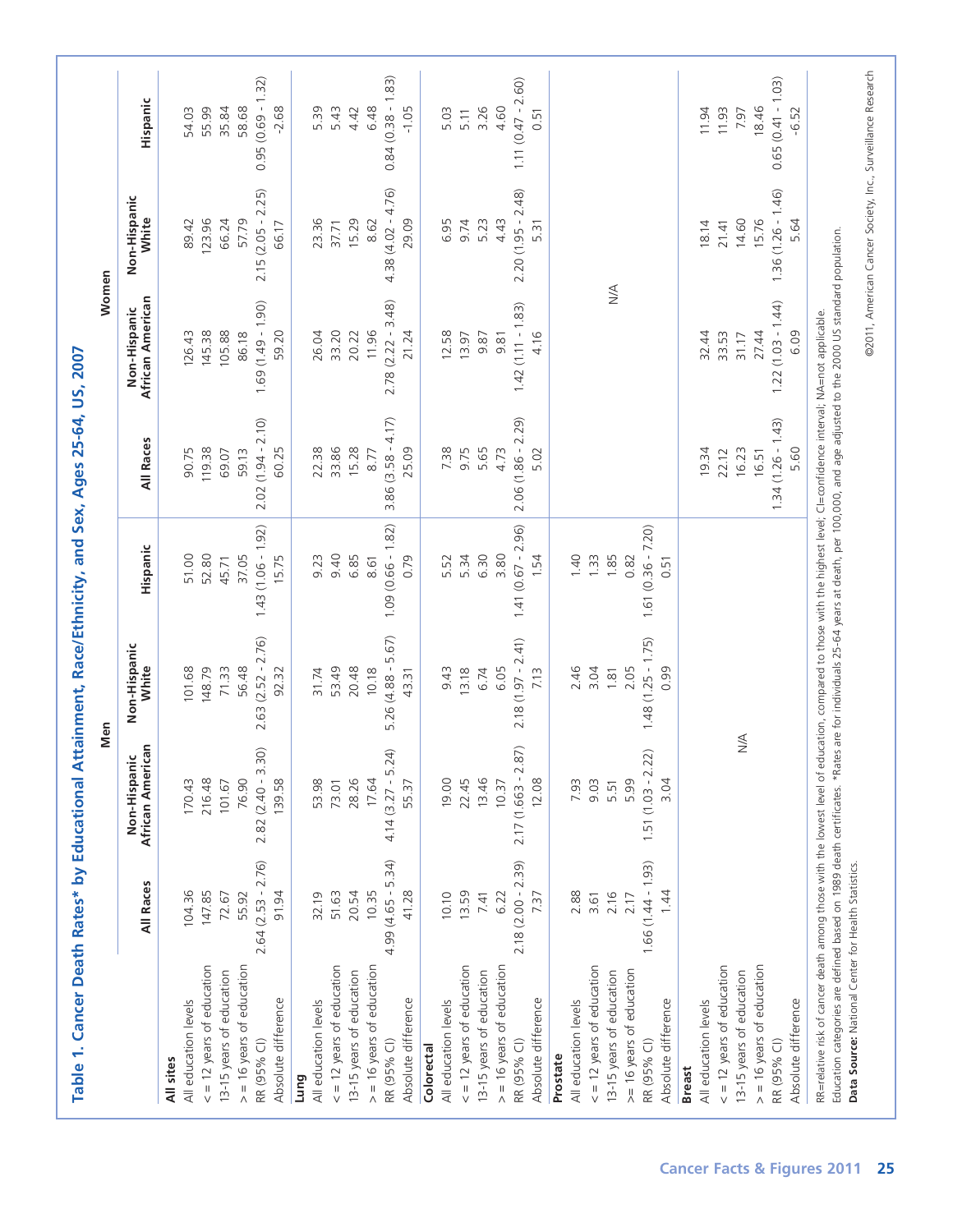#### **Table 2. Prevalence (%) of Risk Factor Behaviors (Adults 18 and Older in 2009) and Cancer Screening\* (2008) in the US**

|                                       |      | Current<br>Smoking <sup>+</sup> | Obesity <sup>#</sup> |       | FOBT/<br>Endoscopy <sup>§</sup>   | Mammogram<br>(within the<br>past 2 years) |
|---------------------------------------|------|---------------------------------|----------------------|-------|-----------------------------------|-------------------------------------------|
|                                       | Men  | Women                           | Men                  | Women | Men and<br>Women<br>$\geq 50$ Yrs | Women<br>$>40$ Yrs                        |
| <b>Education</b> <sup>1</sup>         |      |                                 |                      |       |                                   |                                           |
| $\leq$ 12 years                       | 30.5 | 23.1                            | 32.6                 | 32.8  | 47.5                              | 60.8                                      |
| General Educational Development (GED) | 53.2 | 44.7                            | 37.0                 | 38.6  | 54.9                              | 65.9                                      |
| Some college                          | 24.1 | 20.3                            | 32.5                 | 30.5  | 56.3                              | 69.1                                      |
| Undergraduate degree                  | 12.4 | 9.9                             | 25.5                 | 20.2  | 60.8                              | 76.5                                      |
| Graduate degree                       | 4.9  | 6.3                             | 19.0                 | 17.2  | 69.5                              | 80.1                                      |
| Race/Ethnicity                        |      |                                 |                      |       |                                   |                                           |
| White (non-Hispanic)                  | 24.5 | 19.8                            | 27.5                 | 24.7  | 56.0                              | 68.0                                      |
| African American (non-Hispanic)       | 23.9 | 19.2                            | 33.1                 | 42.8  | 48.9                              | 67.7                                      |
| Hispanic/Latino                       | 19.0 | 9.8                             | 32.0                 | 30.4  | 37.2                              | 61.5                                      |
| American Indian/Alaska Native#        | 29.7 | N/A                             | 34.5                 | 30.2  | 29.9                              | 59.7                                      |
| Asian (non-Hispanic)**                | 16.9 | 7.5                             | 9.4                  | 8.5   | 47.8                              | 65.1                                      |
| Immigration                           |      |                                 |                      |       |                                   |                                           |
| Born in US                            | 25.0 | 19.9                            | 29.5                 | 28.0  | 55.0                              | 67.6                                      |
| Born in US territory                  | 19.2 | 15.8                            | 33.4                 | 36.4  | 45.9                              | 63.6                                      |
| In US fewer than 10 years             | 16.7 | 5.2                             | 14.9                 | 13.5  | 28.0                              | 49.7                                      |
| In US 10 years or more                | 16.0 | 7.5                             | 23.4                 | 24.5  | 41.9                              | 65.8                                      |
| <b>Health Insurance Coverage</b>      |      |                                 |                      |       |                                   |                                           |
| Uninsured                             | 37.8 | 27.2                            | 26.8                 | 30.5  | 19.5                              | 35.6                                      |
| Insured                               | 19.7 | 16.2                            | 28.5                 | 26.5  | 55.7                              | 70.5                                      |

\*Percentages are age adjusted to the 2000 US standard population. †Adults who reported having smoked at least 100 cigarettes and now smoke every day or some days. ‡Body mass index ≥30.0 kg/m2. §Either a fecal occult blood test (FOBT) within the past year, sigmoidoscopy within the past five years, or colonoscopy within the past 10 years. ¶Persons aged 25 years or older. #Estimates should be interpreted with caution because of the small sample sizes. \*\* Does not include Native Hawaiians and other Pacific Islanders. N/A=Not available due to insufficient sample size.

**Source:** National Health Interview Survey, 2008, 2009, National Center for Chronic Disease Prevention and Health Promotion, Centers for Disease Control and Prevention, 2009, 2010.

American Cancer Society, Inc., Surveillance Research

communication barriers, and provider assumptions, can affect interactions between patient and physician and contribute to miscommunication or delivery of substandard care.<sup>12,13</sup>

In addition to poverty and social discrimination, cancer occurrence in a population may also be influenced by cultural and/or inherited factors that decrease or increase risk. For example, Hispanic women have a lower risk of breast cancer probably partly because they tend to begin having children at a younger age, which decreases breast cancer risk. Individuals who maintain a primarily plant-based diet or do not use tobacco because of cultural or religious beliefs have a lower risk of many cancers. Higher rates of cancers related to infectious agents (stomach, liver, uterine cervix) in populations that include a large number of recent immigrants, such as Hispanics and Asians, may reflect a higher prevalence of infection in the country of origin. Genetic factors may also explain some differences in cancer incidence. For example, women from population groups with an increased frequency of mutations or alterations in the breast cancer susceptibility genes (BRCA1 and BRCA2), such as women of Ashkenazi Jewish descent, have an increased risk of breast and ovarian cancers. Genetic factors may also play a role in the elevated risk of prostate cancer among African American men and the incidence of more aggressive forms of breast cancer in African American women. However, genetic differences associated with race are thought to make a minor contribution to the disparate cancer burden between different racial/ethnic populations.<sup>14</sup> A more indepth overview of cancer disparities within racial or socioeconomic groups can be found in *Cancer Facts & Figures 2004*.

## **How many cancer deaths could be avoided by eliminating racial or socioeconomic disparities?**

In 2007, about 164,000 men and women aged 25-64 years died of cancer in the US. More than 60,000 (37%) of these deaths could have been avoided if all segments of the population had the same cancer death rates as the most educated whites (Figure 2; see sidebar on page 27 for calculation method). During the same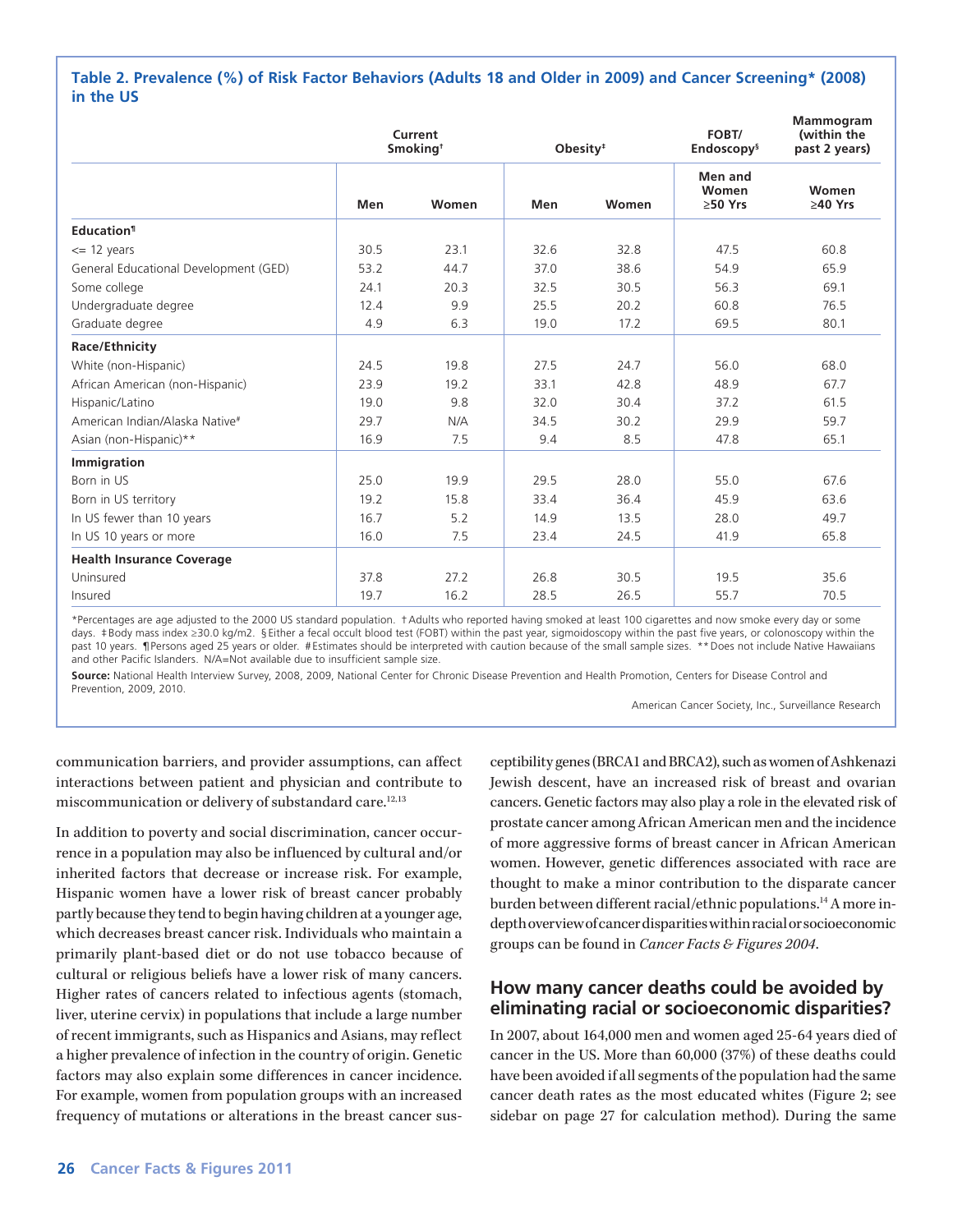

year, about 24,560 African Americans aged 25-64 years died of cancer. If all African American men and women of this age were to have the same cancer death rates as the most educated African Americans, more than 10,000 (40%) deaths could have been avoided. In contrast, if all African American men and women were to have the same death rates as their white counterparts with the same level of education, about 5,000 (20%) cancer deaths among African Americans could have been avoided. Thus, among African Americans, eliminating socioeconomic disparities has the potential to avert twice as many cancer deaths as eliminating racial disparities. This underscores the importance of poverty in cancer disparities across all segments of the population. In addition, much of the disparity between African Americans and whites within the same level of education results from differences in risk factors and access to health care that cannot be captured in terms of educational attainment.

The estimated number of premature cancer deaths (deaths occurring between age 25-64) that could be avoided by eliminating socioeconomic and racial disparities was calculated by applying the age- and sex-specific cancer death rates of the most educated non-Hispanic whites in 2007 to all populations. Similarly, the age-, sex-, and educational attainment-specific cancer death rates of non-Hispanic whites in 2007 were applied to the corresponding population of African Americans in order to estimate the total number of premature cancer deaths that could be avoided in African Americans by eliminating racial disparities in cancer death rates.

#### **What Are the Strategies to Reduce and/or Eliminate Cancer Disparities?**

In principle, equal application of existing knowledge about cancer prevention, early detection, and treatment to all segments of the population can substantially reduce and ultimately eliminate cancer disparities. This will require a health care delivery system that emphasizes health promotion and wellness; provides access to prevention, early detection, and treatment for all; is culturally and linguistically competent; is geographically accessible; is capable of appropriate care in a timely manner; and includes diversity within the health care provider workforce. In addition, more research is needed to improve the methodology for public health interventions, including community-based, participatory research, and to better understand how the environment influences health behaviors, and how cancer treatment can be monitored to ensure that all patients receive optimal care. Information is still lacking about how to prevent, detect, and cure many cancers, such as prostate cancer, which disproportionately affects African Americans.

**Health Promotion:** Health promotion and disease prevention are cornerstones of a long, healthy, and productive life. Smoking and obesity are the two major risk factors for cancer in the US, accounting for about 30% and 15%-20%, respectively, of all cancer deaths.15,16 Since the first Surgeon General's report on the health hazards of smoking was published in 1964, smoking prevalence among US adults has decreased by about 50%. This was possible because of the implementation of proven policies and interventions at the community and state level, including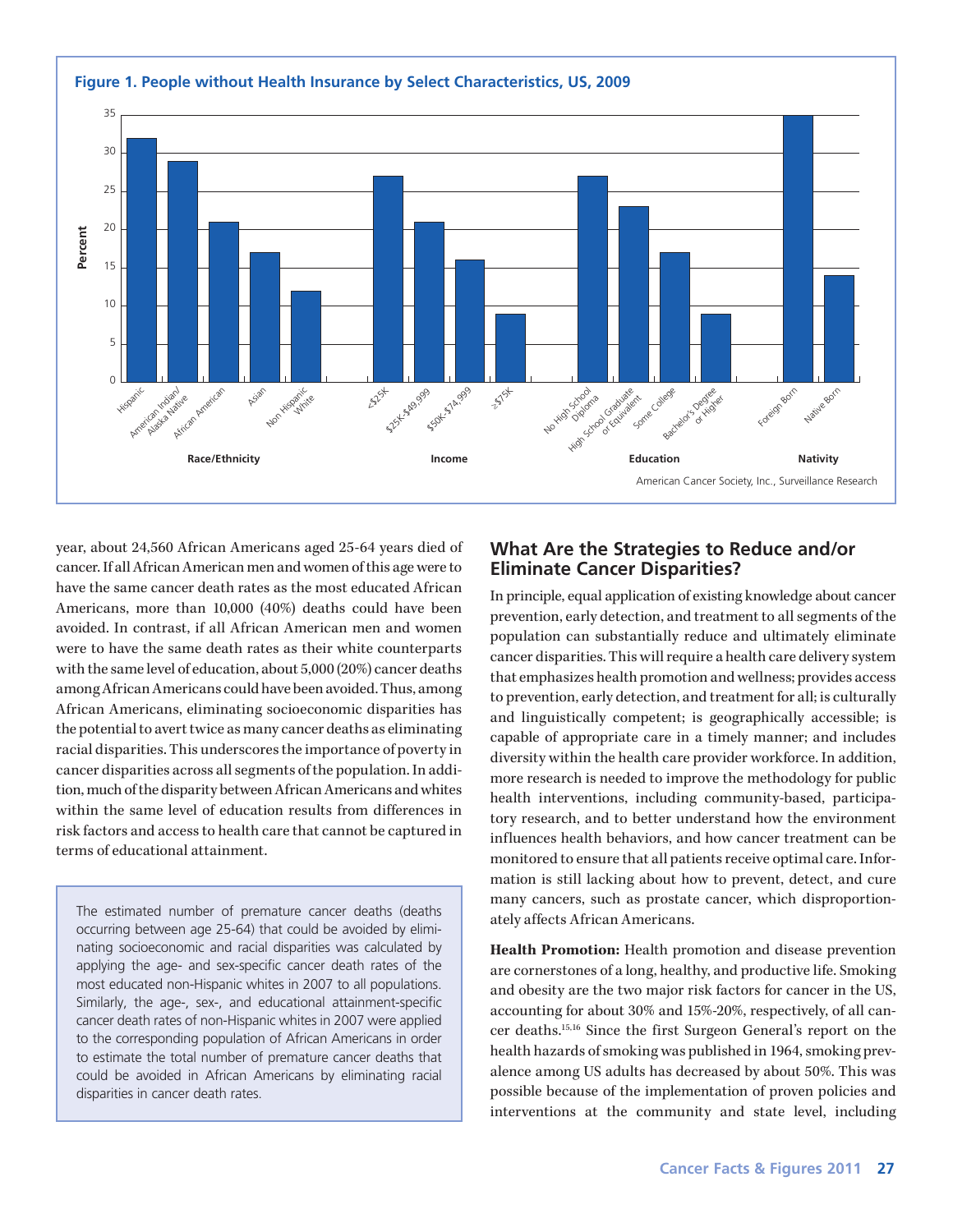#### **Figure 2. Potential US\* Cancer Deaths That Could Have Been Avoided by Eliminating Educational and/or Racial Disparities, Ages 25-64, 2007**



\*Excludes Rhode Island and Georgia. <sup>a</sup> Age-specific cancer death rates of the most educated non-Hispanic whites in 2007 were applied to all races. <sup>b</sup>Age-specific cancer death rates of the most educated African Americans in 2007 were applied to all African Americans. < Age- and educational attainment-specific cancer death rates of non-Hispanic whites in 2007 were applied to the corresponding population of African Americans.

©2011, American Cancer Society, Inc., Surveillance Research

increased cigarette prices, clean air laws banning smoking in public places that changed the social norms of smoking, restrictions of advertising and counteradvertising of tobacco products, and policies restricting youth access to cigarettes. Yet 20% of US adults 18 and older (45 million) are current smokers, with the prevalence ranging from 5% in men with graduate degrees to 53% in men with a GED certificate (Table 2). There is an opportunity for substantial reductions in smoking prevalence and the associated morbidity and mortality among high-risk populations through targeted intervention programs. Clinicians can also play a major role in promoting cessation and discouraging initiation of smoking in persons of lower SES, who are more likely to smoke.<sup>17</sup>

In contrast to smoking, the prevalence of obesity has more than doubled among adults (from 15% to 33%), and tripled among adolescents aged 12-19 years (from 5% to 15.5%) since the 1970s. Half of all African American and Hispanic women are obese, compared to 1 in 3 white women. Overweight and obesity are associated with an increased risk of developing many cancers,

including cancers of the endometrium, colon, breast (occurring after menopause), esophagus, and kidney.15,16

Balanced caloric intake and a plant-based diet and regular physical activity are the best approaches to achieve and maintain a healthy body weight.18,19 However, the physical environment often presents obstacles in the adoption of these healthy behaviors, especially in socioeconomically disadvantaged neighborhoods. Examples of community barriers to a healthy lifestyle include a high density of fast food restaurants, the absence of supermarkets with fresh fruits and vegetables, and a lack of parks, biking paths, and safe environments for physical activity. Affecting changes in social and physical environments requires public and community organizations working together to facilitate and promote policies that enable people to adopt and maintain healthy nutrition and engage in regular physical activity. Primary care physicians can and should counsel and assist patients who are overweight or obese in managing and controlling their body weight according to established guidelines.20-22

The US health care system emphasizes the diagnosis and treatment of diseases more than health promotion and prevention, in part because the compensation structure heavily favors the former. However, this may be changing with new health promotion and wellness initiatives at federal, state, and local governments and large private companies. As part of the Patient Protection and Affordable Care Act – health care reform legislation that was signed into law by President Obama in 2010 – annual wellness visits are now in place for Medicare beneficiaries. The federal government is also instituting model health promotion programs for its employees such as The Wellness Works program in the Office of Personnel Management. States with similar health promotion programs include Alabama, Washington, and Delaware.

**Improving Access to Care:** According to the US Census Bureau, more than 50.7 million Americans were uninsured in 2009.<sup>23</sup> Uninsured persons have limited access to health care across the cancer continuum, from prevention to early diagnosis, treatment, and palliative care. They are more likely to be diagnosed with an advanced stage of disease and less likely to receive early detection services and recommended treatment. A study by the American Cancer Society showed that uninsured or Medicaidinsured patients diagnosed with early stage colorectal cancer were less likely to survive five years than privately insured patients diagnosed with a more advanced stage of the disease.<sup>24</sup> This disparity likely reflects unequal treatment, generally poorer underlying health, and physical barriers to care, such as transportation to health facilities, among non-privately insured patients. It is important to note that many Medicaid patients are initially enrolled in the program at the time of cancer diagnosis, and were previously uninsured and without access to care. In addition, Medicaid beneficiaries are vulnerable to intermittent coverage loss because the Medicaid certification process requires frequent review and can disqualify individuals based on salary fluctuations. Therefore, even patients who were enrolled prior to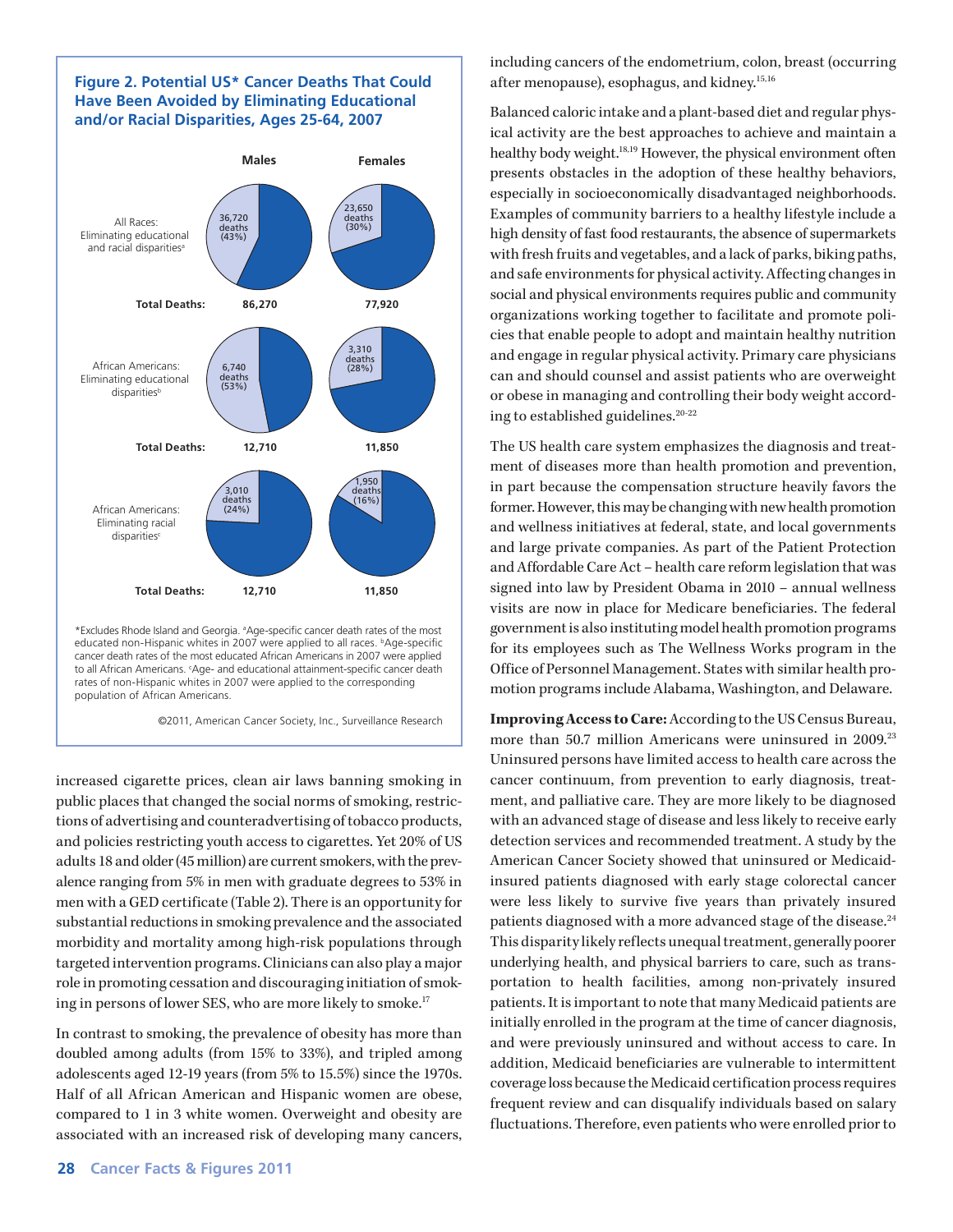diagnosis may experience diminished access to care and consistent treatment.

**Cultural Competence and Diversity of Workforce:** Cultural competence is an important element in providing high-quality health care and preventive services. It reflects the ability to acquire and use knowledge about health-related beliefs, attitudes and practices, and communication patterns of clients and their families; increase community participation; and close the gaps in health status among diverse populations. For example, traditional values within the Hispanic culture emphasize the importance of family, respect, and personal familiarity. Increasing the number of minority health providers may substantially improve cultural competence and reduce language-access barriers (below). In addition, patients who are seen by health care providers of the same race or ethnic background report a higher level of satisfaction with their care and greater participation in decisions involving their health.25,26 However, while African Americans, Hispanics, and Native Americans account for about 26% of the US population, only 6% of physicians are from these minority groups.27 Therefore, more concerted effort is needed by public and private institutions to substantially increase the number of minority health care providers.

**Language:** In 2000, 47 million people (18% of the US population) spoke a language other than English at home, with Hispanics accounting for the majority of this population.28 Proficiency in the English language is a major barrier to receiving adequate care for new immigrant patients or those who are not completely acculturated. For example, the colorectal cancer screening rate in persons who have resided in the US fewer than 10 years is half as high as the rate among those born in the US (28% compared to 55%). Several studies have shown that effective language services improve outcomes for patients with limited English proficiency by increasing satisfaction levels, use of health services, and compliance with recommended medical advice.<sup>29</sup>

**Literacy:** Illiteracy and health literacy are additional factors that affect access to and utilization of health care services.<sup>30</sup> Persons with low literacy are less likely to seek timely medical attention, to understand and follow the recommendations of their providers, and to successfully navigate the health care system.31,32 According to the 2003 National Assessment of Adult Literacy (NAAL) survey, 14% of US adults 16 and older (30 million) had a below basic level of prose literacy, defined as the ability to use printed and written information to acquire knowledge and function in society. Individuals who did not graduate from high school, minorities (African Americans and Hispanics), the elderly, and those with disabilities were disproportionately represented in the below basic literacy level.

The health effects of illiteracy in the US have been considered by some as a silent epidemic largely because of lack of awareness among health care providers, despite its high prevalence.<sup>32</sup> Interventions that have been used or considered to alleviate this

problem in doctors' offices include educational videotapes, color-coded medication schedules, simply written educational materials and reminders, and literacy screening, although the latter approach is thought to cause patient embarrassment and is time consuming for doctors.

Health literacy is the ability to read, understand, and act on health information. Tens of millions of adults are unable to understand health information brochures, medical test results, and dosage instructions for over-the-counter or prescription drugs. According to the latest NAAL survey, approximately 36% (77 million) of the US adult English-speaking population has basic or below basic health literacy skills, the majority of whom are native-born.<sup>33</sup> Similar to illiteracy, health literacy levels are low among the elderly, those who have lower education levels, and the poor.34,35 People with low health literacy are more likely to report poorer health, are less likely to use preventive services, are at greater risk of hospitalization, and are associated with higher health care costs.<sup>30,36</sup>

## **Collection of Data on Socioeconomic Status**

Collecting information on SES is extremely important in order to identify and monitor cancer disparities and evaluate the effectiveness of interventions. However, unlike in several European countries, information on SES is not routinely collected on medical records in the US, with the exception of recording educational attainment on death certificates. As a result, researchers in the US customarily use residential-based poverty rates, income, or educational attainment as a substitute for individuallevel SES. Area-based SES is a very crude measure of individual SES because there is often a lack of uniformity among populations residing within the same geographic area, although neighborhood characteristics in and of themselves are contributing factors for disparities. Collection of individual indicators of SES (e.g., income, education) should be a core element of medical records in order to monitor progress in eliminating racial and socioeconomic health disparities.

## **What Is the American Cancer Society Doing to Reduce Cancer Disparities?**

Over the past 30 years, the American Cancer Society has issued a number of special reports on cancer disparities, including *The Culture of Poverty, Cancer and the Poor: A Report to the Nation*, and *Cancer in the Socioeconomically Disadvantaged*. These reports concluded that poverty is the primary contributing factor to cancer disparities between racial and ethnic groups, that racial differences in biological or inherited characteristics are less important, and that people living in poverty lack access to health care and endure greater pain and suffering from cancer.

In June 2004, the Society adopted a strategic framework of information, prevention and detection, quality of life, and research that included strategies for reducing health care disparities.<sup>37</sup>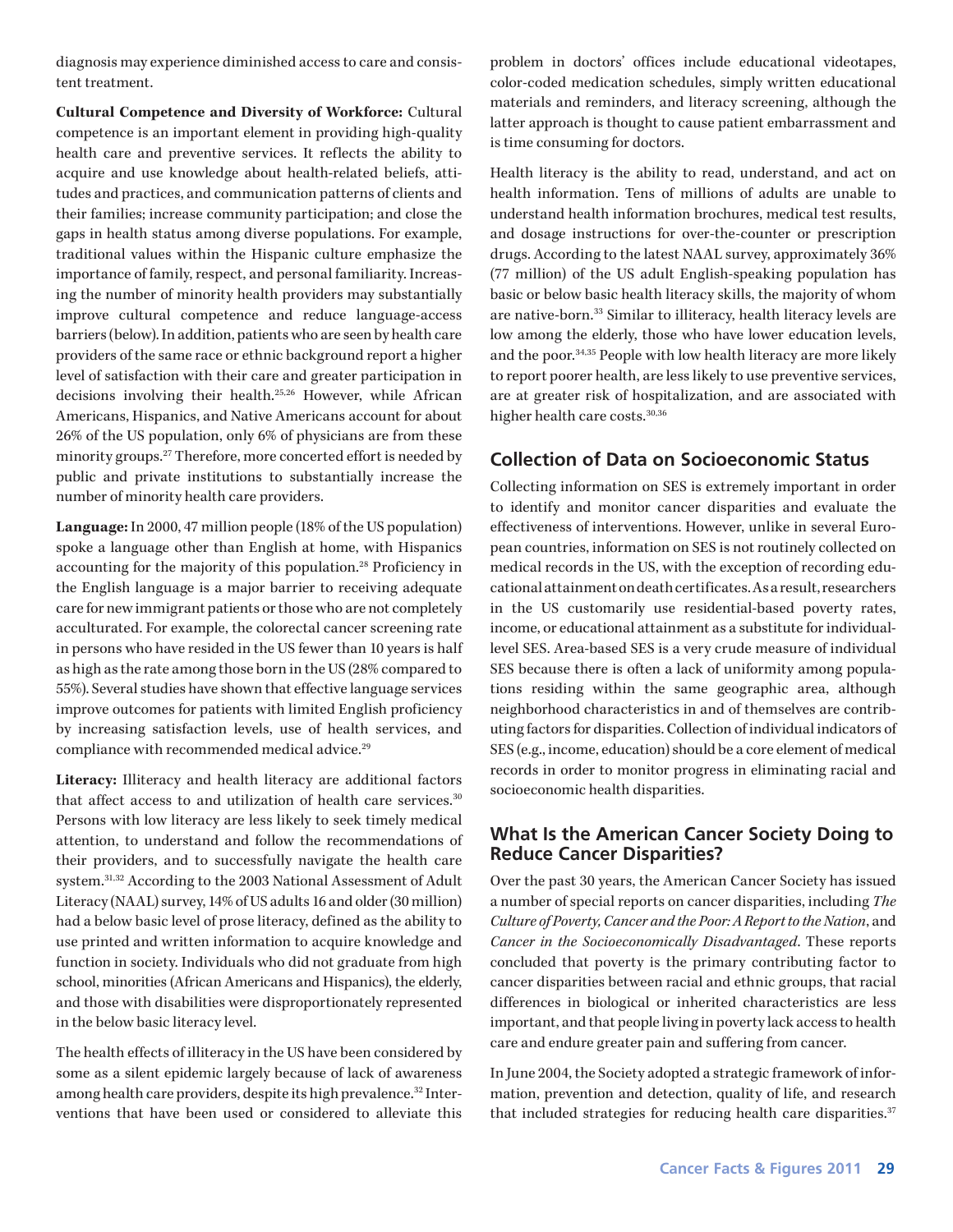The Society has implemented many programs that focus on prevention and services designed to meet the needs of cancer survivors and their families. In terms of their potential impact on disparity reduction, nationally developed programs can be divided into three major categories:

- 1. Technology-based programs such as the Society's Web site (cancer.org), which provides downloadable versions of *Cancer Facts & Figures* publications, including those for African Americans and for Hispanics, and our cancer information hotline (1-800-227-2345), where trained Cancer Information Specialists are available by telephone, 24 hours a day, 7 days a week to provide the latest information, day-to-day help, and emotional support to people during their cancer experience.
- 2. Broad-based community initiatives offered through the American Cancer Society, such as the Patient Navigator Program, which helps patients and their families understand and make their way through the complex medical system to ensure treatment completion; the Reach To Recovery® program, a one-on-one breast cancer support program; Hope Lodge<sup>®</sup>, which provides temporary housing to patients and caregivers during treatment far from home; and Road To Recovery<sup>®</sup>, which provides cancer patients rides to and from treatment because lack of transportation is a key deterrent for underserved or low SES populations receiving adequate health care.38 The Patient Navigator Program and Road To Recovery, in particular, have the potential to greatly reduce health care disparities and even achieve equity in treatment completion.
- 3. Select population programs available through the Society that address specific health disparities. Circle of Life<sup>SM</sup> (COL), which trains American Indian and Alaskan Native (AIAN) women to contact family and friends about the importance of having regular mammograms, is currently offered in the Great Lakes (Indiana and Michigan) and Midwest (Iowa, Minnesota, South Dakota, and Wisconsin) Divisions. Let's Talk About It®, which was developed by the American Cancer Society in partnership with 100 Black Men of America, provides communities easy step-by-step ways to organize prostate cancer awareness events to empower African American men and their loved ones to reduce their risk of prostate cancer and make informed decisions about detecting and treating the disease. The program, which is currently available in the Midwest and East Central (Ohio and Pennsylvania) Divisions, utilizes the Society's revised prostate cancer screening guidelines and emphasizes informed decision making.

The availability of Society programs varies widely across the country because each Division makes its own strategic decisions in determining which programs and services best meet its population needs. Examples of select programs and services are shown in Table 3. They represent initiatives designed specifically to meet the prevention, access to care, and patient-support needs of communities, some of which are in partnership with other organizations and systems (such as worksites, health care centers, hospitals, and health plans). Select programs to reduce disparities by government and private public health agencies are listed in Table 4.

#### **Research**

The American Cancer Society has made the reduction of cancer health disparities a priority for research funding because of its overarching objective of eliminating disparities in cancer burden by 2015. Since 1999, the Society has funded 117 studies totaling \$99 million devoted to the poor and medically underserved. In addition, the Society's intramural research department focuses substantial resources on community-based interventions and disparities research. To learn more, visit cancer.org/research.

Specific examples of ongoing intramural and extramural research addressing disparities include:

- Assessing the specific needs of African American breast cancer survivors through focus groups and surveys and using this information to develop programs and resources to educate and support African American breast cancer survivors
- A statewide representative sample of adults to examine African American-white disparities in cancer-risk factors in Georgia
- Investigating whether African Americans and whites who are diagnosed with colorectal cancer make changes in health behaviors (e.g., diet, physical activity, and dietary supplement use) and what effect these changes may have on cancer recurrence
- Researching treatment delays and the types of treatment received among African American breast cancer patients and exploring reasons for the less frequent treatment among African American women in an effort to improve breast cancer outcomes
- Monitoring racial, socioeconomic, and geographic disparities in the cancer burden, including differences in screening, stage at diagnosis, treatment, survival, and mortality
- Evaluating the usage and effectiveness of smoking cessation help lines in low socioeconomic and segregated African American communities, as well as examining smokers' preferences for various cessation treatments in order for the Society to target and increase use of cessation treatments within these communities
- Developing a mapping tool to identify and target underserved populations and assist the Society in more effectively allocating its programs and services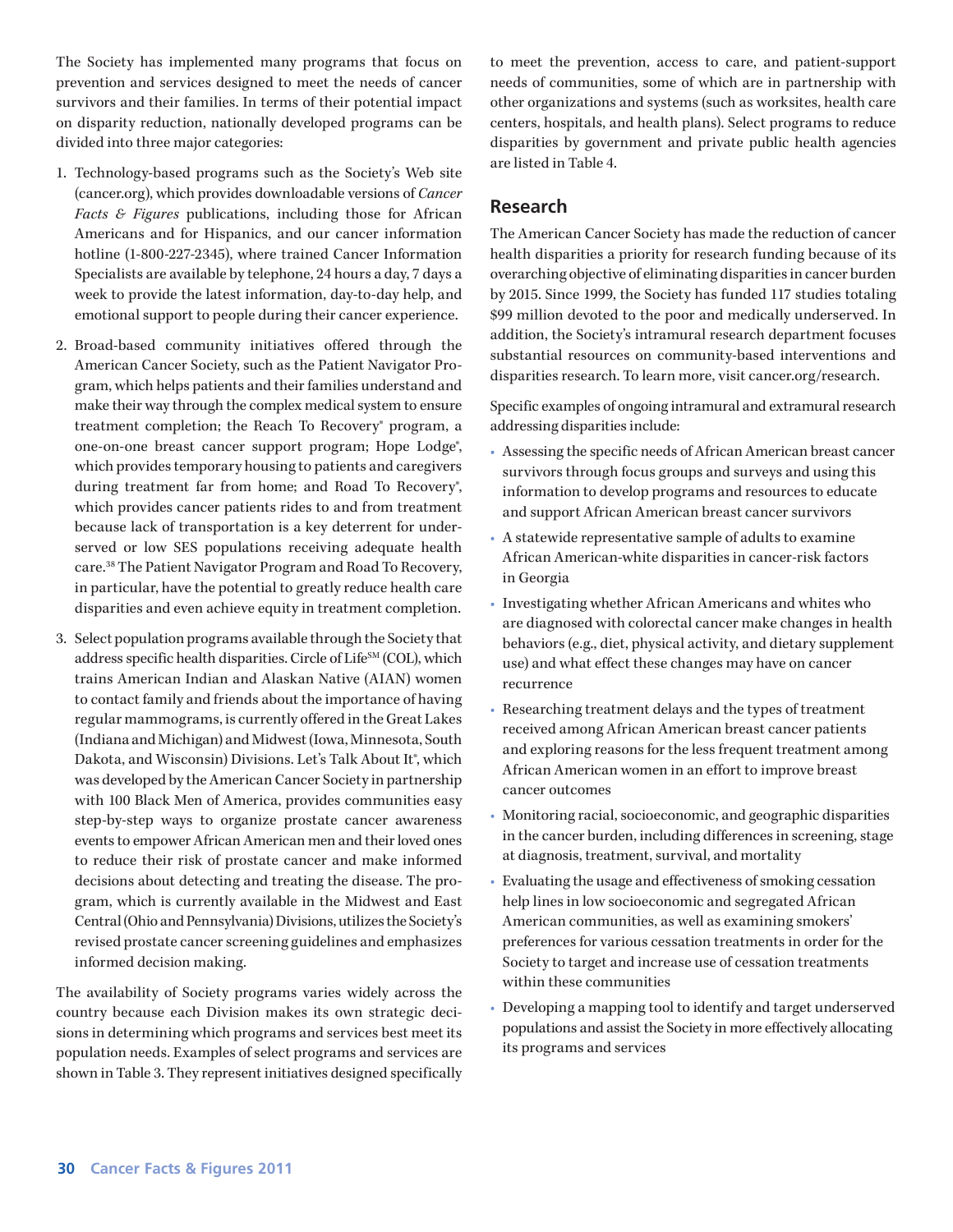#### **Table 3. Select Examples of American Cancer Society Programs<sup>37</sup>**

| Program                                       | <b>Program Description</b>                                                                                                                                                                                                                                                                                                                                                                                                                         |
|-----------------------------------------------|----------------------------------------------------------------------------------------------------------------------------------------------------------------------------------------------------------------------------------------------------------------------------------------------------------------------------------------------------------------------------------------------------------------------------------------------------|
| Body and Soul                                 | Faith-based initiative designed to reach priority populations such as African Americans and Latinos with linguistically<br>appropriate and culturally competent health information and education                                                                                                                                                                                                                                                   |
| Circle Of Life                                | Program that trains Native American and Alaska Native women to contact family and friends about the importance<br>of having regular mammograms. The program guidelines were developed to respect the values of native communities<br>and in particular, to gain the support of tribal leaders at every phase.                                                                                                                                      |
| Con Amor Aprendemos<br>(With Love We Learn)   | Program designed to raise awareness among Latino couples and clarify myths associated with HPV and cervical cancer.<br>The program encourages culturally competent contact between participants and educators.                                                                                                                                                                                                                                     |
| Deep South Network                            | Program implemented among African American communities to address the disparities in breast and cervical cancer<br>mortality by encouraging coalition development, community empowerment, and utilizing community health advisors.                                                                                                                                                                                                                 |
| NYC Colon Cancer<br>Screening Initiative (C5) | Partnership program between the NYC Department of Health and Mental Hygiene, NYC Council, the American<br>Cancer Society, and 18 participating hospitals in New York City that assist in increasing colorectal cancer screening<br>rates in the city, especially for the underserved, by funding screening colonoscopies to uninsured and underinsured<br>New Yorkers; and to provide the Society's patient navigation services to cancer patients |
| Ozioma                                        | National cancer information news service targeted toward African American and Latino populations. News releases<br>are based on new cancer science and timely cancer topics.                                                                                                                                                                                                                                                                       |
| Patient Navigator<br>Program                  | Hospital-based service program employing individuals as patient navigators, serving as a barrier-reducing, focused<br>intervention, in which services are provided to individual patients from all population groups for a defined episode of<br>cancer-related care                                                                                                                                                                               |
| Road To Recovery                              | Program that strives to improve the quality of life for all patients undergoing cancer care by providing transportation<br>to their treatments and home again                                                                                                                                                                                                                                                                                      |

# **Public Policy**

The American Cancer Society and the American Cancer Society Cancer Action Network<sup>SM</sup> (ACS CAN), the Society's nonprofit, nonpartisan advocacy affiliate, are dedicated to reducing cancer incidence and mortality rates among minority and medically underserved populations. This goal can be achieved by instituting effective policies and public health programs that promote overall wellness and help save lives. Listed below are some of the efforts at both the state and federal levels that the Society and ACS CAN have been involved with in the past few years:

- **Patient Protection and Affordable Care Act.** The Society and ACS CAN are working to ensure that key provisions of the Affordable Care Act (ACA) that benefit cancer patients and survivors are implemented as strongly as possible and are adequately funded. Some of the law's provisions that will directly help address disparities include:
	- · Improving the affordability of coverage by increasing insurance subsidies and eliminating arbitrary annual and lifetime caps on coverage for all insurance plans so that families affected by cancer will face fewer financial barriers to care
- · Focusing on prevention and early detection by requiring all insurance plans to provide coverage for essential, evidence-based preventive measures with no additional co-pays. As of January 2011, preventive services like colonoscopies are exempt from co-payments and deductibles under the Medicare program.
- · Eliminating discrimination based on health status and preexisting conditions, which has been so detrimental to cancer patients over the years
- · Increasing funding for community health centers, which provide comprehensive health care for everyone, regardless of the ability to pay
- · Requiring qualified health plans to provide materials in appropriate languages, as well as the development of a strategy for increasing access to language translation services

ACS CAN will continue to look for ways to strengthen the legislation throughout the implementation process both at the federal and state level.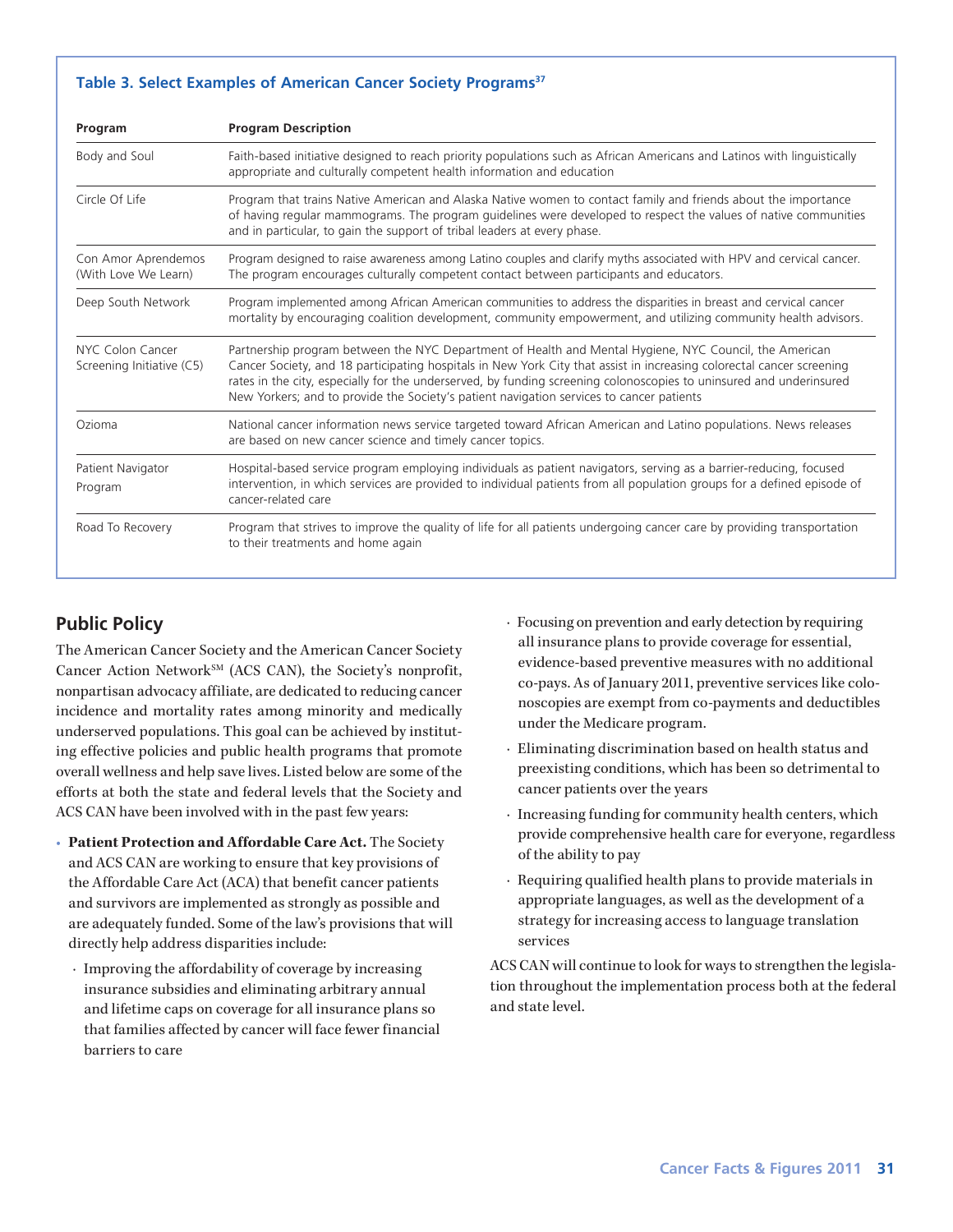| Program Name                                                                 | Description                                                                                                                                                                                                                                                                                                                                                                                                                                                                                                                                                | <b>Population Served</b>                                                 |
|------------------------------------------------------------------------------|------------------------------------------------------------------------------------------------------------------------------------------------------------------------------------------------------------------------------------------------------------------------------------------------------------------------------------------------------------------------------------------------------------------------------------------------------------------------------------------------------------------------------------------------------------|--------------------------------------------------------------------------|
| National Cancer Institute Programs                                           |                                                                                                                                                                                                                                                                                                                                                                                                                                                                                                                                                            |                                                                          |
| Community Networks Program (CPN)                                             | es through community-based participatory education, training, and research among racial/ethnic minorities and<br>Reduces cancer health disparit<br>underserved populations                                                                                                                                                                                                                                                                                                                                                                                 | 25 institutions received \$95<br>million in 5-year grants                |
| Patient Navigation Research Program (PNRP)                                   | Focus on developing and testing patient interventions with respect to disparities in screening and follow up for patients who are racial/ethnic<br>minorities, of lower SES, and rural-area residents                                                                                                                                                                                                                                                                                                                                                      | Breast, cervical, prostate, and<br>patients<br>colorectal cancer         |
| Community Cancer Centers Program<br>(NCCCP)                                  | A pilot program to build a community-based research platform to support basic, clinical, and population-based research on cancer prevention.<br>screening, diagnosis, treatment, survivorship, and palliative care at hospitals                                                                                                                                                                                                                                                                                                                            | Patients of community-based<br>hospitals                                 |
| Community Clinical Oncology Program<br>(CCOP)                                | A network for testing and validating medical interventions against cancer. It improves the quality of cancer care in local communities by<br>disseminating research findings and boosts participation of minority and underserved                                                                                                                                                                                                                                                                                                                          | Cancer patients needing new<br>treatments                                |
| Center to Reduce Cancer Health Disparities                                   | • Initiates, integrates, and engages in collaborative research studies to promote cancer health disparities research and to identify innovative<br>scientific opportunities to improve outcomes in communities<br>• Leads NCI's efforts to train students and investigators from diverse populations to become competitive researchers in cancer and cancer<br>onal networks and centers dedicated to cancer health disparities research and care through geographic<br>Creates state-of-the-art regi<br>health disparities research<br>program management | G<br>Populations experiencing<br>higher burden of cancer                 |
| and<br>Control<br>Centers for Disease                                        | Prevention (CDC) Programs                                                                                                                                                                                                                                                                                                                                                                                                                                                                                                                                  |                                                                          |
| National Breast and Cervical Cancer Early<br>Detection Program (NBCCEDP)     | diagnosis, and access to treatment to low-income, medically underserved, and uninsured women<br>and territories<br>tribes,<br>Provides breast and cervical screening, diag<br>(especially minority women) through states,                                                                                                                                                                                                                                                                                                                                  | Women at risk for or diagnosed<br>cancers<br>cervical<br>breast,<br>with |
| National Comprehensive Cancer Control<br>Program (NCCCP)                     | CCC communities pool resources<br>Provides seed funding and structure to develop and implement Comprehensive Cancer Control (CCC) plans.<br>to reduce the cancer burden by efforts to reduce risk, detect early, treat better, and improve survival.                                                                                                                                                                                                                                                                                                       | Underserved communities                                                  |
| Colorectal Cancer Control Program (CRCCP)                                    | Supports population-based screening efforts and provides colorectal screening services to low-income men and women aged 50-64 years who<br>are underinsured or uninsured for screening                                                                                                                                                                                                                                                                                                                                                                     | Low-income men and women                                                 |
| Racial and Ethnic Approaches to Community<br>Health Across the US (REACH US) | CDC partners establish community-based programs and culturally appropriate interventions to eliminate health disparities                                                                                                                                                                                                                                                                                                                                                                                                                                   | Ethnic and racial minorities                                             |
| Cancer Prevention and Control Research<br>Network (CPCRN)                    | and<br>science<br>prevention and control<br>cancer prevention and control in communities by advancing cancer<br>Accelerates the use of evidence-based cancer preve<br>influencing public health and primary care practice                                                                                                                                                                                                                                                                                                                                  | populations<br>Underserved                                               |
| Independent Programs                                                         |                                                                                                                                                                                                                                                                                                                                                                                                                                                                                                                                                            |                                                                          |
| Project Brotherhood Colorectal<br>Cancer Prevention                          | Culturally specific 12-hour curriculum to train barbers about colorectal cancer to increase screening rates among African American men. The<br>program is funded by the American Cancer Society.                                                                                                                                                                                                                                                                                                                                                           | African American men                                                     |
| Intercultural Cancer Council (ICC)                                           | Promotes policies, programs, partnerships, and research to eliminate the unequal burden of cancer in the US and its associated territories                                                                                                                                                                                                                                                                                                                                                                                                                 | and<br>the medically underserved<br>Racial/ethnic minorities             |
| National Medical Association (NMA)                                           | NMA partnered with the Society to develop and distribute culturally relevant patient and provider materials that focus on prevention, early<br>detection, and treatment of breast, prostate, and colorectal cancers, and nutritio                                                                                                                                                                                                                                                                                                                          | African Americans and other<br>underserved populations                   |
| National African American Tobacco<br>Education Network (NAATEN)              | collaboration of national, state, and local organizations to eliminate tobacco use in the African American community<br>$\prec$                                                                                                                                                                                                                                                                                                                                                                                                                            | African Americans                                                        |
| African American Collaborative Obesity<br>Research Network (AACORN)          | partners dedicated to improving the quality and quantity of research addressing weight-related health issues<br>Researchers and community-based<br>in African American communities                                                                                                                                                                                                                                                                                                                                                                         | African Americans                                                        |
| Susan G. Komen for the Cure Grants                                           |                                                                                                                                                                                                                                                                                                                                                                                                                                                                                                                                                            |                                                                          |
| Career Catalyst in Disparities Research                                      | Grants up to \$450,000 over three years to foster independent careers in disparities research and support programs of research into disparities in<br>breast cancer                                                                                                                                                                                                                                                                                                                                                                                        | All populations facing breast<br>cancer disparities                      |
| Investigator Initiated Research                                              | year for two to three years to explore new ideas and approaches leading to reductions in breast cancer mortality<br>Grants of up to \$200,000 per year 1<br>and/or incidence within the decade                                                                                                                                                                                                                                                                                                                                                             | All women                                                                |
| Post Baccalaureate in Disparities Research                                   | dent over three years to support training very early in their career to allow them to begin to define meaningful<br>Grants up to \$135,000 per student over three years<br>career paths focused on disparities in breast cancer.                                                                                                                                                                                                                                                                                                                           | All populations facing breast<br>cancer disparities                      |
| American Association for Cancer Research                                     | on cancer prevention, cancer disparities, and ensuring ethical, standardized tissue sample storage and access for<br>AACR collaboration with focus<br>patients and researchers                                                                                                                                                                                                                                                                                                                                                                             | All populations facing breast<br>cancer disparities                      |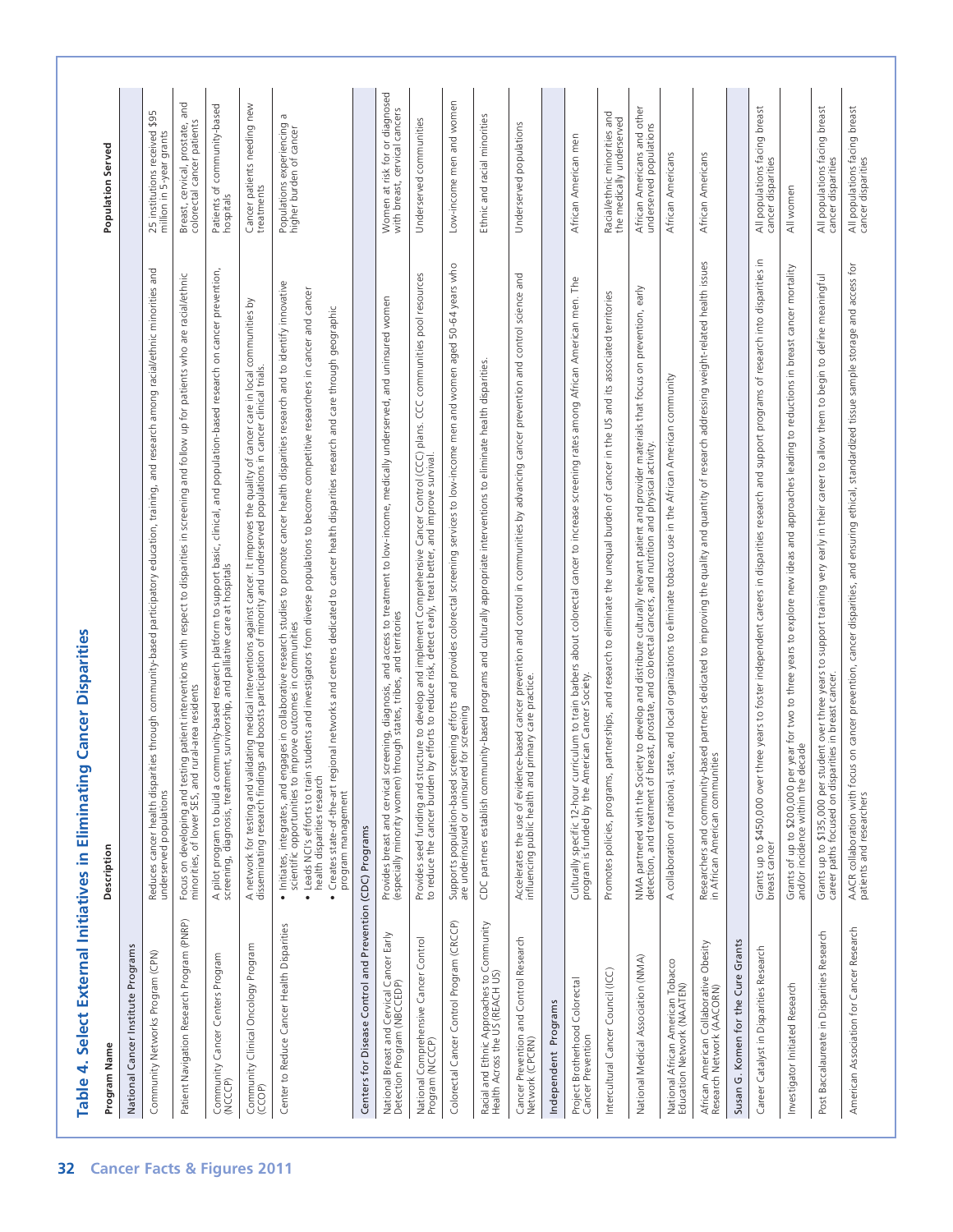- **National Breast and Cervical Cancer Early Detection Program.** A high priority for the Society and ACS CAN at both the state and federal level is fighting to increase funding for the National Breast and Cervical Cancer Early Detection Program (NBCCEDP). This successful program, which recently celebrated its 20th anniversary, provides community-based breast and cervical cancer screening to low-income, uninsured, and underinsured women, about 50% of whom are from racial/ethnic minority groups.<sup>39-41</sup> Due to a large cut in funding, screening rates within the program declined to an all-time low in 2007; rates have been increasing slowly since, but still have not fully recovered. ACS CAN is asking Congress to increase funding to \$275 million for fiscal year 2012 to support continued growth and give women access to lifesaving screening services. While the Affordable Care Act will greatly improve access to screening, the NBCCEDP will remain an essential program for improving breast and cervical cancer screening and treatment in our nation's most vulnerable populations. It will be critical to use the program's infrastructure and community-outreach specialists to help women and their families receive the lifesaving services they need.
- **Colorectal Cancer Prevention, Early Detection, and Treatment Act.** The Society and ACS CAN are advocating for the Colorectal Cancer Prevention, Early Detection, and Treatment Act, a national screening, treatment, and outreach program focused on increasing colorectal cancer screening rates in low-income, medically underserved populations.
- **Patient Navigator Program.** The Society and ACS CAN continue to work with Congress to secure additional funding for the Patient Navigator Program, which helps patients in medically underserved communities work their way through the health care system, provides outreach and education for patients to encourage preventive screenings, and addresses needs that may impact compliance with screening and treatment. ACS CAN supports the Affordable Care Act's reauthorization of the Patient Navigator Program until 2015.

The Society and ACS CAN also are leading efforts to increase federal investment in cutting-edge biomedical and cancer research and treatments, and ways to expand access to them.

To learn more, to get involved, and to make a difference in the fight against cancer, visit cancer.org/involved/advocate.

## **References**

1. Haynes M, Smedley B, (eds.), eds. *The Unequal Burden of Cancer: An assessment of NIH research and programs for ethnic minorities and the medically underserved*. Washington DC: National Acedemies Press; 1999.

2. Kinsey T, Jemal A, Liff J, Ward E, Thun M. Secular trends in mortality from common cancers in the United States by educational attainment, 1993-2001. *J Natl Cancer Inst*. Jul 16 2008;100(14):1003-1012.

3. Pappas G, Queen S, Hadden W, Fisher G. The increasing disparity in mortality between socioeconomic groups in the United States, 1960 and 1986. *N Engl J Med*. Jul 8 1993;329(2):103-109.

4. Singh GK, Miller BA, Hankey BF, Feuer EJ, Pickle LW. Changing area socioeconomic patterns in U.S. cancer mortality, 1950-1998: Part I--All cancers among men. *J Natl Cancer Inst*. Jun 19 2002;94(12):904-915.

5. Steenland K, Hu S, Walker J. All-cause and cause-specific mortality by socioeconomic status among employed persons in 27 US states, 1984-1997. *Am J Public Health*. Jun 2004;94(6):1037-1042.

6. Jemal A, Ward E, Anderson RN, Murray T, Thun MJ. Widening of socioeconomic inequalities in U.S. death rates, 1993-2001. *PLoS One*. 2008;3(5):e2181.

7. Albano JD, Ward E, Jemal A, et al. Cancer mortality in the United States by education level and race. *J Natl Cancer Inst*. Sep 19 2007;99(18): 1384-1394.

8. Byers T, Mouchawar J, Marks J, et al. The American Cancer Society challenge goals. How far can cancer rates decline in the U.S. by the year 2015? *Cancer*. Aug 15 1999;86(4):715-727.

9. U.S. Department of Health and Human Services. *Healthy People 2010*. 2nd ed. With Understanding and improving health. Washington: U.S. Government Printing Office. 2000.

10. Ward E, Jemal A, Cokkinides V, et al. Cancer disparities by race/ ethnicity and socioeconomic status. *CA Cancer J Clin*. Mar-Apr 2004; 54(2):78-93.

11. Gross CP, Smith BD, Wolf E, Andersen M. Racial disparities in cancer therapy: did the gap narrow between 1992 and 2002? *Cancer*. Feb 15 2008;112(4):900-908.

12. Freeman HP. Poverty, culture, and social injustice: determinants of cancer disparities. *CA Cancer J Clin*. Mar-Apr 2004;54(2):72-77.

13. Smedley B, Stith A, Nelson A, eds. *Unequal Treatment: Confronting racial and ethnic disparities in health care*. Washington DC: National Acedemies Press; 2003.

14. Bach PB, Schrag D, Brawley OW, Galaznik A, Yakren S, Begg CB. Survival of blacks and whites after a cancer diagnosis. *JAMA*. Apr 24 2002; 287(16):2106-2113.

15. Calle EE, Rodriguez C, Walker-Thurmond K, Thun MJ. Overweight, obesity, and mortality from cancer in a prospectively studied cohort of U.S. adults. *N Engl J Med*. Apr 24 2003;348(17):1625-1638.

16. Smoking-attributable mortality, years of potential life lost, and productivity losses–United States, 2000-2004. *MMWR Morb Mortal Wkly Rep*. 2008 Nov 14;. 2008;57(45):1226-1228.

17. Fiore MC, Jean CR, Baker TB, al. e. *Treating Tobacco Use and Dependence, 2008 Update. Clinical Practice Guideline*. Rockville, MD: US Department of Health and Human Services. Public Health Service;2008.

18. International Agency for Research on Cancer. IARC Handbooks of Cancer Prevention. Volume 6: Weight Control and Physical Activity. Lyon, France: IARC Press; 2002.

19. US Department of Health and Human Services. US Department of Agriculture. Dietary Guidelines for Americans. 2005; Available at: health.gov/dietaryguidelines/. Accessed September 20, 2005.